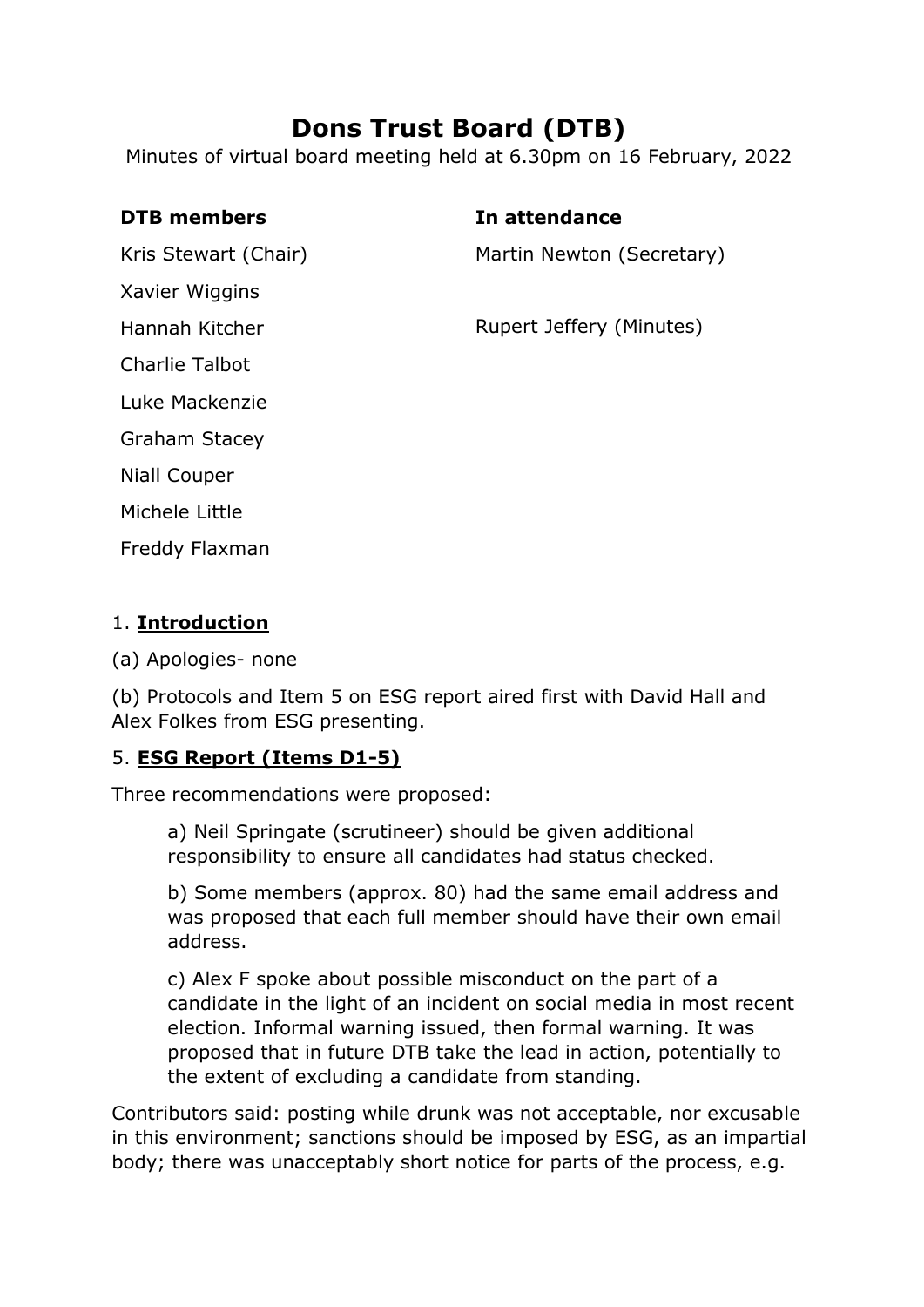hustings; possibility of using preference voting system; opportunity to raise an objection to the behaviour of another candidate without making a formal complaint.

Alex F endorsed the views expressed, adding that a survey to find favoured voting system could be undertaken. A survey could also seek views on other aspects of the election process. More opportunities should be taken to publicise elections on every platform available. He also made himself available to hear views of Trust members at any stage of election. Code of conduct would be drawn up for candidates as well.

Thanks were formally recorded for the work of the ESG for all work associated with conduct of elections.

Agreed unanimously that recommendations (a)-(c) above be accepted largely, save that ESG will take responsibility for sanctions for misconduct. Timetable of elections to be produced much earlier than for previous elections. Survey of DT members to be undertaken regarding content and process of election.

Neil and Alex left meeting after this item.

# 2. **Minutes (Items B 1-2)**

Agreed unanimously

# 3. **Updates**

(a)  $1$  to  $1$  Notes (Items  $C$   $1-3$ )

Ticketing: A discussion was held on the ongoing work to resolve ticketing issues ahead of the next season of ticket sales and also the plans to integrate the DT membership into Secutix. Noted that work was still need on the latter.

Education: need potentially to have a Board member to attend meeting of March 3rd.

```
(b) PLC Report (Item C4)
```
The following matters were discussed and noted:-

- DT Direct Debit payment would need to be through PTX, rather than Bottom Line, if the DT membership information was merged with the club's data.
- Assistance for video editor would be critical at this stage of the season.
- There was a de facto policy, supported by the current Head Coach, of not recruiting players that had previously played for MK.